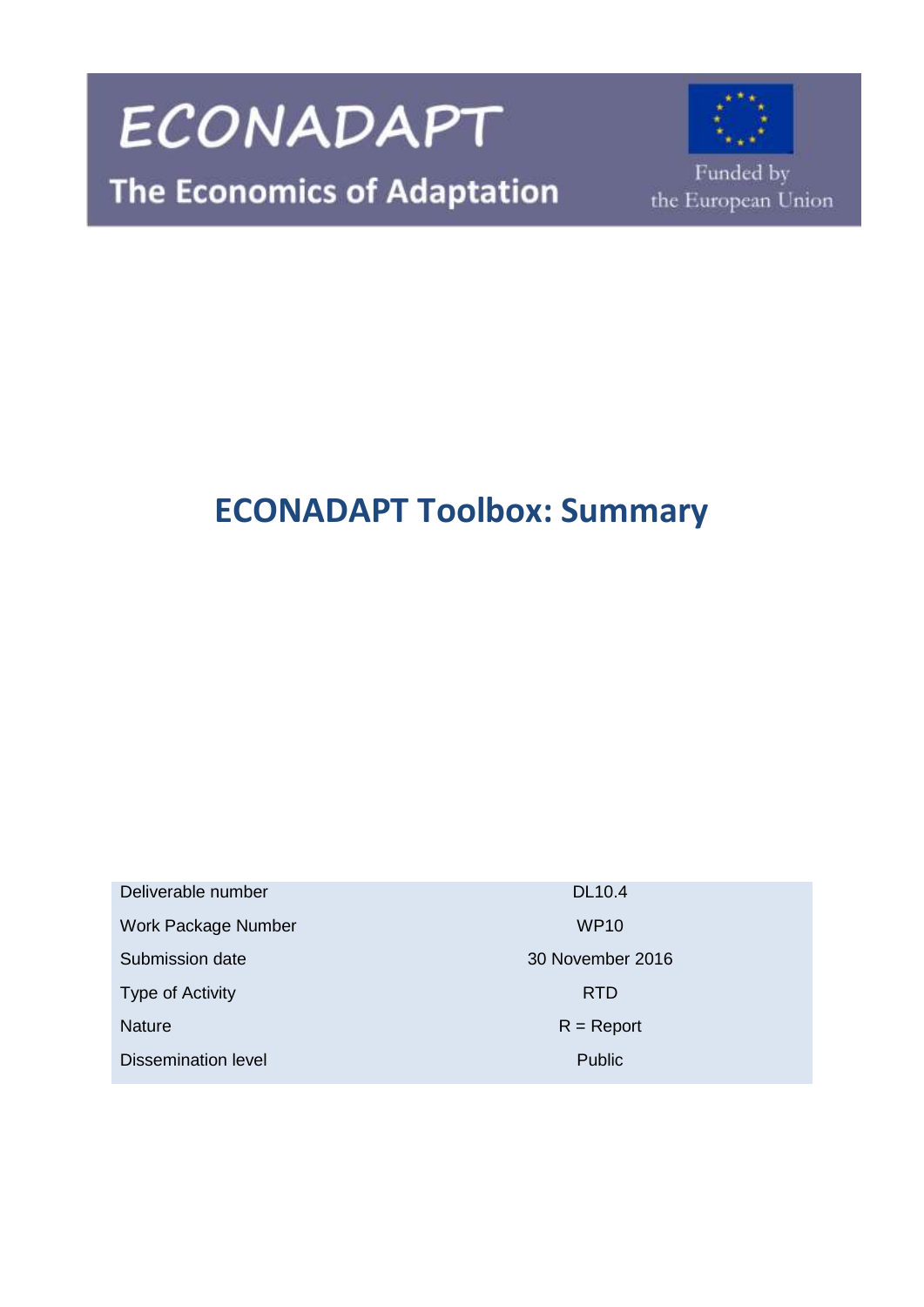### Document information

| Title:                                | <b>ECONADAPT Toolbox: Summary</b>                                                                                              |
|---------------------------------------|--------------------------------------------------------------------------------------------------------------------------------|
| Authors:                              | Tröltzsch, J.; Rouillard, J.; Lago, M.; Smith, L.                                                                              |
| <b>Other Contributors</b>             |                                                                                                                                |
| Date:                                 | 2016                                                                                                                           |
| <b>Contact details</b>                | jenny.troeltzsch@ecologic.eu                                                                                                   |
| Work Package Number                   | WP10                                                                                                                           |
| Deliverable number                    | DL10.4                                                                                                                         |
| Filename:                             | D10.4_ECONADAPT_Toolbox_summary_XX_11_2016.doc                                                                                 |
| Document history:                     | Final version (version 2):<br>Draft version (version 1): 15 November 2016                                                      |
| Type of Activity                      | <b>RTD</b>                                                                                                                     |
| <b>Nature</b>                         | R                                                                                                                              |
| Dissemination / distribution<br>level | PU                                                                                                                             |
| Citation:                             | Tröltzsch, J.; Rouillard, J.; Lago, M.; Smith, L. (2016):<br><b>ECONADAPT Toolbox: Summary. ECONADAPT deliverable</b><br>10.4. |
| Copyright:                            |                                                                                                                                |

The ECONADAPT project has received funding from the European Union's Seventh Framework Programme for research, technological development and demonstration under grant agreement no 603906.

To find out more about the ECONADAPT project, please visit the web-site: www.econadapt.eu

For further information on the ECONADAPT project contact Alistair Hunt at: ecsasph@bath.ac.uk

.

The views expressed in this publication are the sole responsibility of the author(s) and do not necessarily reflect the views of the European Commission. The European Community is not liable for any use made of this information.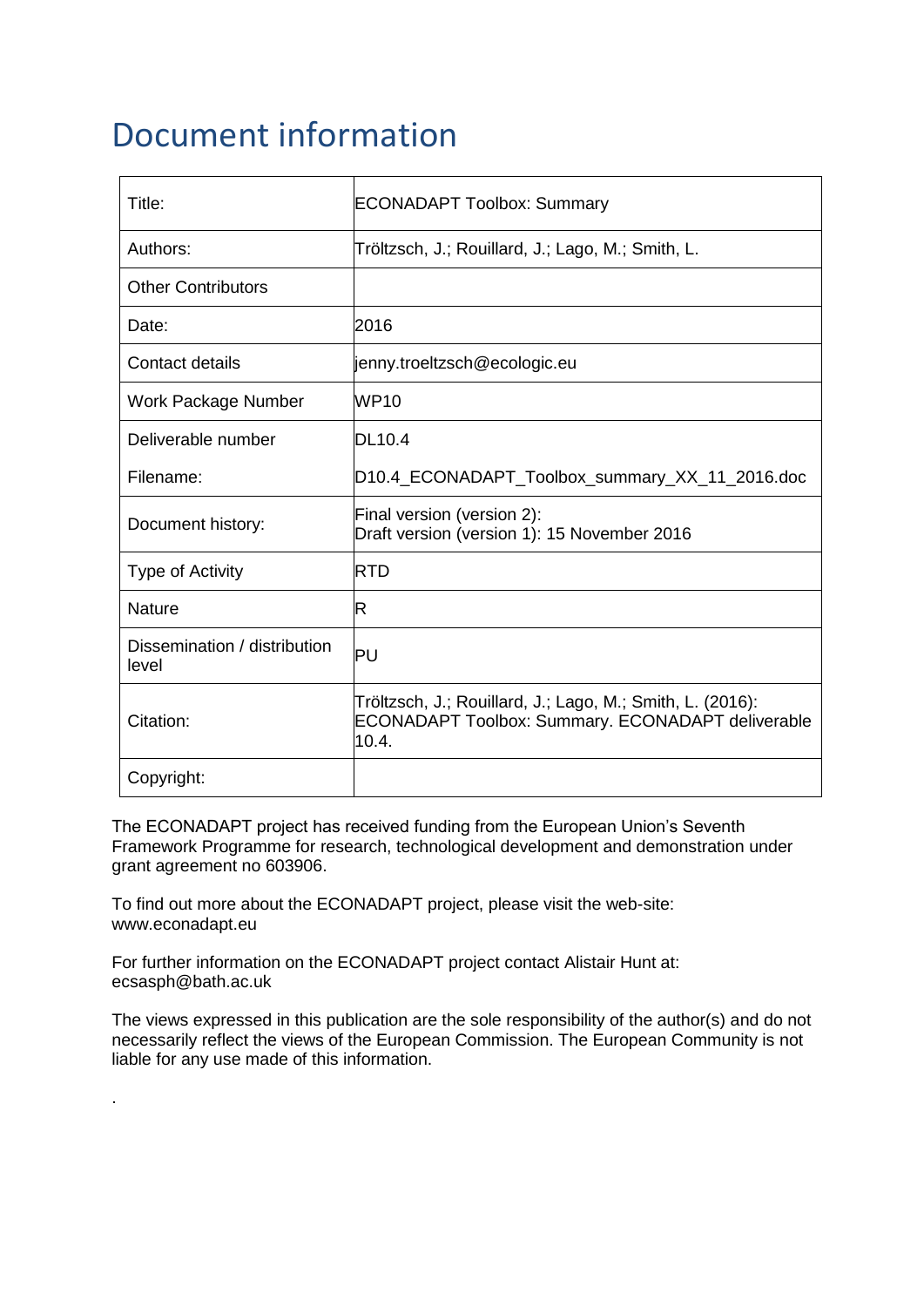### Executive Summary

In the ECONADAPT project it was the aim of WP10 (according to the Description of Work (DoW)) to develop a methodological toolbox that provides guidance from the methodological tasks and the case studies to help inform the wider application of the economic assessment of adaptation.

The ECONADAPT Toolbox consists of different products: a web-based version [\(http://econadapt-toolbox.eu/\)](http://econadapt-toolbox.eu/), an Insight document focusing on a general framework for economics of adaptation and examples for different policy challenges, an Insight document discussing suitable economic methods for the economic assessment of adaptation activities and a web-based database of data-sources including cost and benefit estimates for adaptation measures. The ECONADAPT Toolbox is heavily interlinked with the ECONADAPT Library including literature documents on economic assessment of adaptation.

The deliverable 10.4 has the aim to summarize and introduce the ECONADAPT Toolbox to potential users in a clear, brief format. It is a useful document for the wider dissemination of the toolbox.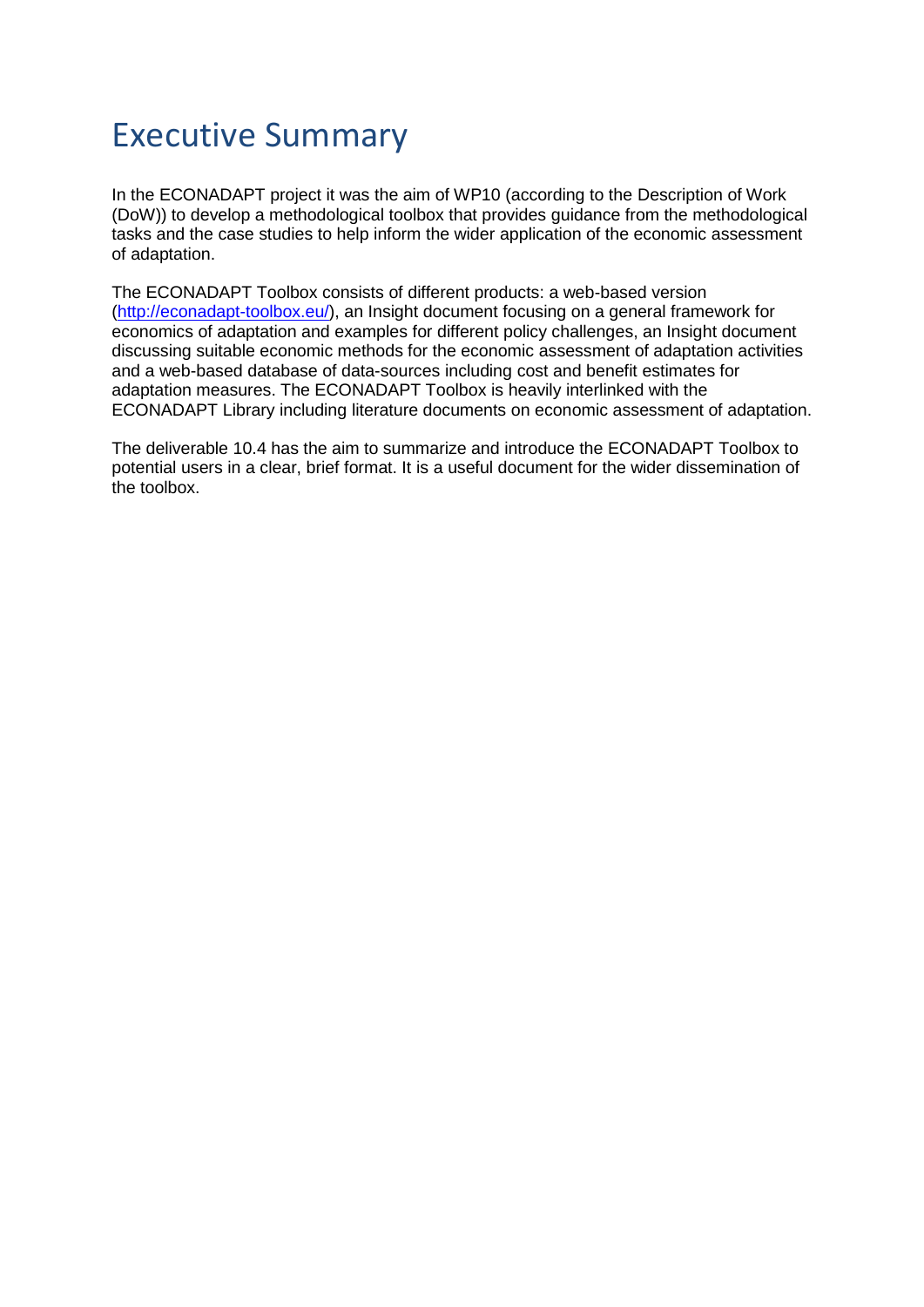# Table of Contents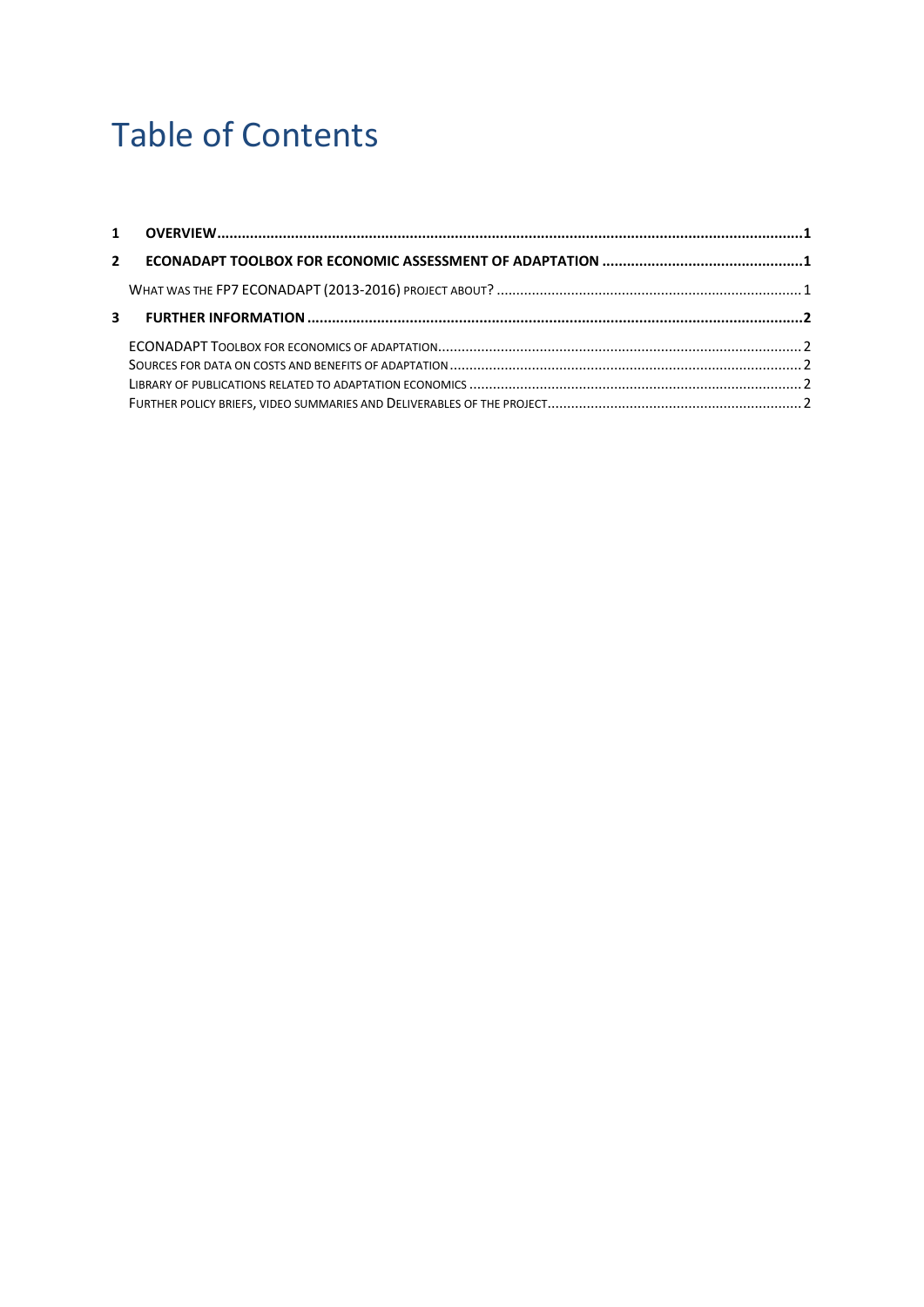### <span id="page-4-0"></span>1 Overview



#### **The ECONADAPT Toolbox**

#### [http://econadapt-toolbox.eu](http://econadapt-toolbox.eu/)

The Toolbox provides **easy access to information** on the **economic assessment of adaptation actions**. It is relevant for **policy makers** and **economists** looking to implement and adjust methods to their situation or simply for gathering information on support tool, relevant sector, governmental how to interpret results and methodological approaches. It provides in particular information on **methodologies, data and evidence through case studies (called Insights)**. While most useful for practitioners and economists, the Toolbox may be of interest to a wider group of experts, stakeholders, and students interested in climate change adaptation.

#### **The ECONADAPT Library**

#### [http://econadapt-library.eu](http://econadapt-library.eu/)

The library is an online collection of **grey and academic literature** that deals with the **economics of adaptation**. Visitors can use different search functions to narrow down literature with options to search via decision scale or year of publication. The Library is a living database that will continue to accept **submissions from**

**external authors.** In this way, sets out to collect and make accessible **a broad range of literature** on the economics of adaptation.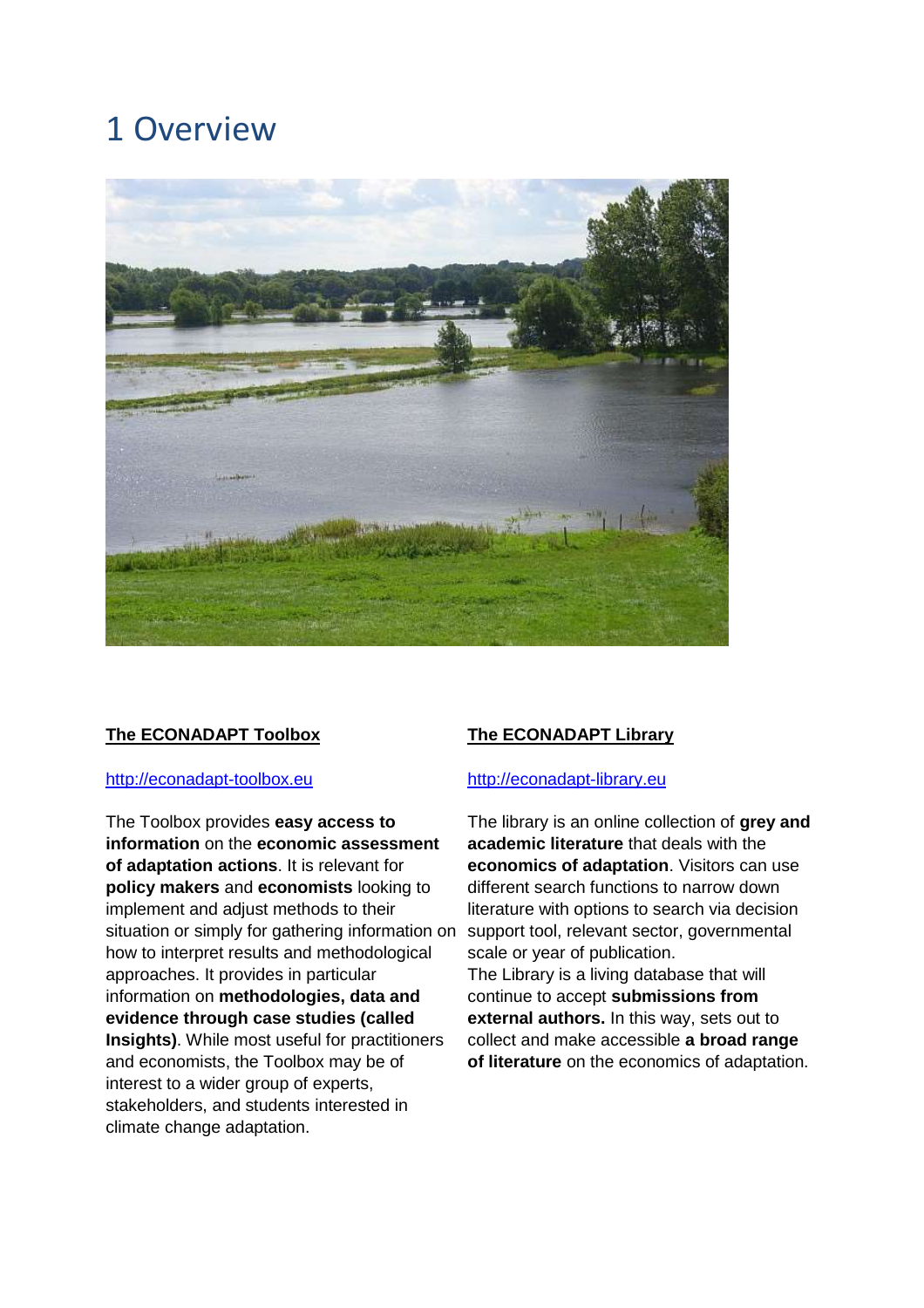## <span id="page-5-0"></span>2 ECONADAPT Toolbox for economic assessment of adaptation

With **climate change impacts** becoming stronger and widespread, adaptation is increasingly recognized as an important part of public policy.

Decision makers face **the need to take informed decisions** on the long term costs and benefits of certain actions, such as investing in infrastructure projects or policy programmes.

The recent adoption of national adaptation strategies and plans across the EU, illustrates that decision-makers are looking for guidance on how to assess and make informed decision for actions.

**The use of economic analysis can provide valuable information on the value, efficiency and feasibility** of adaptation projects and strategies.

The economic assessment of adaptation measures is different from a normal economic appraisal, in that the focus of analysis is on **managing uncertainties and risks**. It must take into account different time-scales, complex systemic relationships and dynamics, and multiple sources of uncertainties.

Furthermore, mainstreaming adaptation involves **embedding adaptation decisions within multiple sectors and decision contexts**, which vary in relation to the nature of the intervention, its spatial and temporal scales and its institutional context.

The ECONADAPT toolbox provides **easily accessible information** on the different available options of economic assessment of adaptation.

### What was the FP7 ECONADAPT (2013-2016) project about?

The aim of the ECONADAPT project was to **provide user-orientated methodologies and evidence relating to economic appraisal criteria** to inform the choice of climate change adaptation actions using analysis that incorporates cross-scale governance under conditions of uncertainty. A critical theme was to support the application of adaptation economics in the period following the publication of the **EU's 2013 Adaptation Strategy**, focusing on key decision areas that need enhanced economic information, and on the key users of such information. The project has received funding from the EU's Seventh Framework Programmer for research and development and demonstration under grant agreement No. 603906.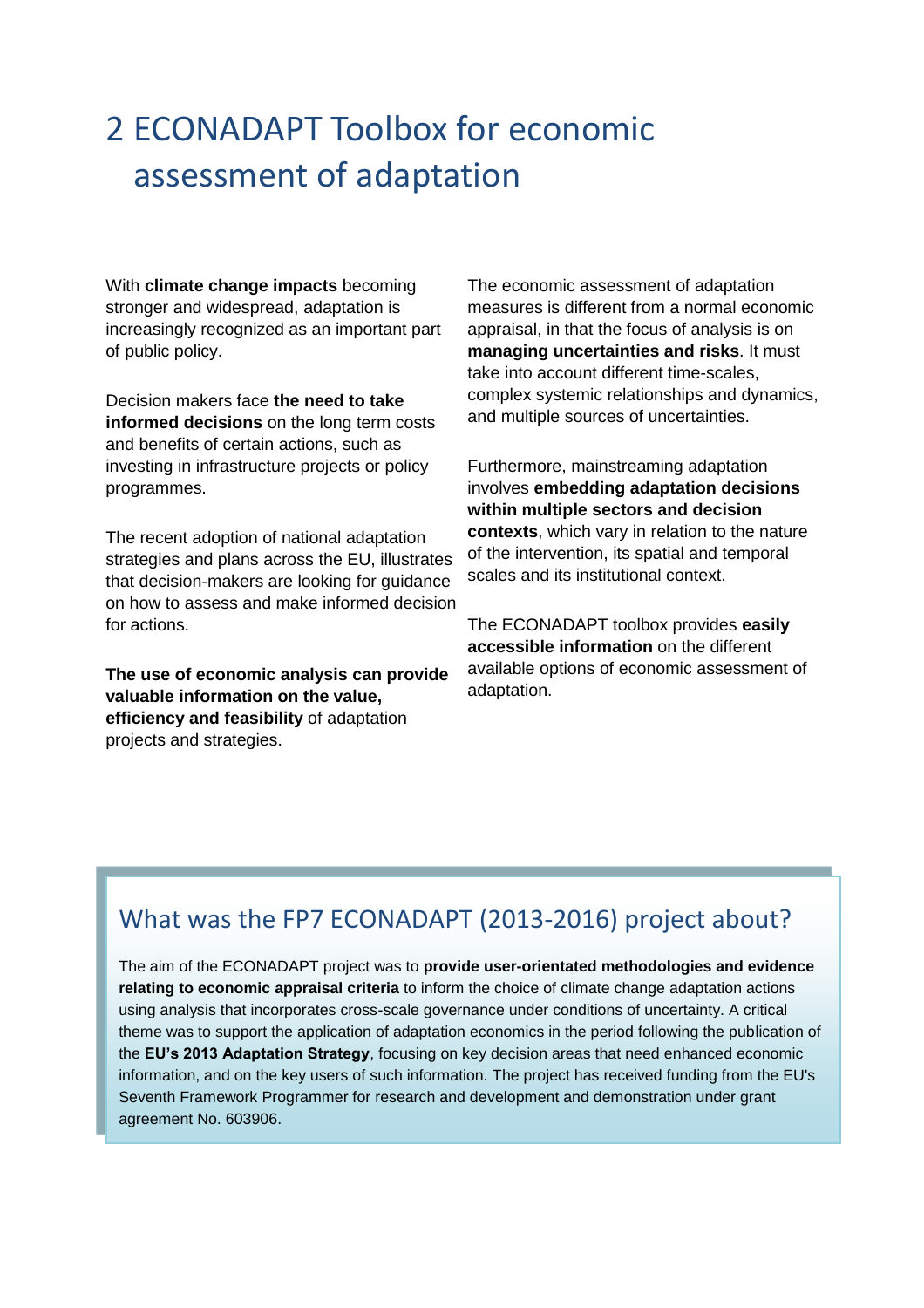

#### **Figure 1: Overview of the ECONADAPT Toolbox**

The ECONADAPT Toolbox consists of:

- Insights into methods, case studies and examples. The user can filter the relevant information for their adaptation context via the **[Easy Access Guide](http://econadapt-toolbox.eu/easy-access-guide)**. Additionally, it includes interlinkages to the ECONADAPT Library.
- A gateway to concrete **[cost and](http://econadapt-toolbox.eu/data-sources)  [benefit estimates](http://econadapt-toolbox.eu/data-sources)**, including data sources for 44 different adaptation options in several relevant policy areas such as water management, disaster risk management or agriculture.
- An introduction to a **general**  framework for economic **assessment** of adaptation and **examples for different adaptation**

The ECONADAPT Library includes:

<span id="page-6-0"></span>- More than **700 grey and academic articles** on economic assessment of adaptation adaptation economics literature concerning a broad variety of impacts (e.g. flooding, heatwaves,

**contexts**, such as project appraisal, policy and strategy assessment, international development support.

- Brief overviews of the **different economic methodologies** suitable for adaptation, their advantages, and challenges as well as examples for their use:
	- *traditional economic decision support (e.g. [cost-benefit analysis,](http://econadapt-toolbox.eu/node/12) [cost-effectiveness analysis\)](http://econadapt-toolbox.eu/cost-effectiveness-analysis),*
	- *uncertainty framing (e.g. [iterative](http://econadapt-toolbox.eu/iterative-risk-management-adaptive-management)  [risk management\)](http://econadapt-toolbox.eu/iterative-risk-management-adaptive-management) and*
	- *for economic decision making under uncertainty (e.g. [robust](http://econadapt-toolbox.eu/robust-decision-making)  [decision making,](http://econadapt-toolbox.eu/robust-decision-making) [real options](http://econadapt-toolbox.eu/real-options-analysis)  [analysis,](http://econadapt-toolbox.eu/real-options-analysis) or [portfolio analysis\)](http://econadapt-toolbox.eu/portfolio-analysis).*

water scarcity) and policy areas (e.g. agriculture, health, coastal protection, water management

Open access for users and the possibility of submission for dissemination of other relevant literature (subject to review).